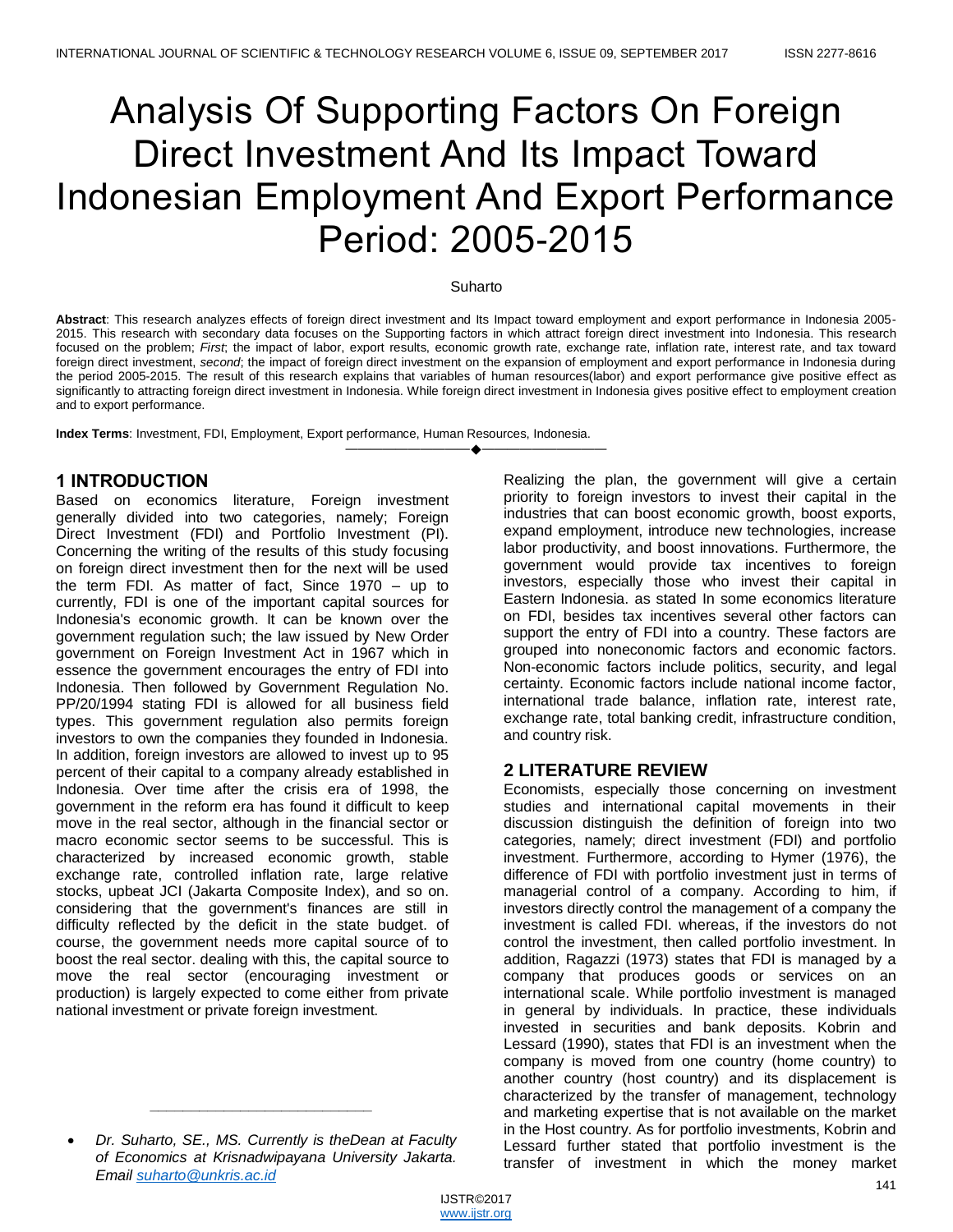destination in the host country, with the motivation to gain profit in the money market (return) and reduce the level of investment risk. Some FDI theories, like what; Jorgenson (1971) states that in general the basic theory used to analyze the supporting factors (determinants) of FDI is the theory of domestic investment, which is divided into several groups as follows, namely; Neo-classical theory for profit maximization model, theory for investment acceleration model, theory for liquidity model, and theory for growth maximization model. In addition, Jorgenson states that the supporting factors increased investment are the real output, internal funds, and funds from external companies. The neo-classical theory for the profit maximization model explains how the company (investor) maximizes the present value better than the expected income for the future. This model explains that there is an opportunity for investors to increase their capital during investment activities (Horst, T: 1972). In another word, The theory for the accelerated and flexible model of investment acceleration is put forward by Chenery and Koyck. According to Jorgenson (1971), this theory focuses on the discussion of the time structure of the investment process. Furthermore, it is explained that the output factor is the main supporting factor of the investment. This theory also explains that internal funds, as well as external funds, can be used as independent variables. Based on this theory, Bandera and White, Scaperlanda and Mauer, and Kolhagen apply this theory to FDI flows, which states that output reflects the size of a market variable of the host country. This variable can be used as a factor that supports the entry of FDI (Steven, 1974). The concept of market size is expressed as the economic capacity of a country, in this case, can be represented by the variable of gross domestic product (GDP). The theory relating to the liquidity model refers to a statement brought by Mogdiliani and Miller (1968), namely that the financing for the FDI model is independent of the financial structure of the company in the home country. In this case, the investor can utilize the available funding sources in the host country. The implication, the capital cost used in host country does not come from changes in the parent company's financial structure, but from changes in interest rates in both host country and internationally. The Theories that support the maximization growth model make it clear that investors see the economic performance indicators of a host country are motivating to increase their capital flows for maximum profit. Furthermore, with the addition of capital flow and maximum profit will encourage the growth of the company. This growth is in the field of production, employment, and product market share (Steven, 1972). Some of the previous research results, among others, research done are by Gaster (1992) which found the result if a country accepts FDI or as the host country for the FDI, then the country has a strategy that refers to at least two basic goals. These targets include how to attract FDI and how this incoming FDI maximises longterm benefits to host country economic development. In the first strategy, the focus of his research analysis on the factors that support (the variables that have a positive effect) on the entry of FDI to host country. Furthermore, in the second strategy the focus of his research analysis to the impact (influence) of FDI's existence on host country economic development. Discussing the supporting Factors of the FDI entry, based on the results of the empirical study

on the entry of FDI into a country has been more concerned with the flexible accelerator of investment model. In principle, this model analyzes aggregate investments in a country in relation to the factors driving economic growth in the related country. A study by Scaperlanda and Mauer (1979), suggests three hypotheses for research on the entry of FDI from the United States into countries that are members of the European Economic Cooperation. The three hypotheses are: First; The size of market hypothesis which is measured by the size of the Gross National Product (GNP) in the host country. Second; Hypothesis of economic growth in the host country. Third; The cost of discrimination hypothesis. The results of Scaperlanda and Mauer study found that the first hypothesis was significant in increasing the inclusion of FDI from the United States (USA)to countries that joined the European Economic Cooperation. Whereas, for the second and third hypothesis the results show no significances. A study by Leftwich (1983) found the supporting results of research done by Scaperlanda and Mauer (1979), as noted earlier, namely, that the size of the market significantly supports the entry of FDI into a country. Further studies from Boatwright and Renton (1985), the results show that the exchange rate index significantly increases the inclusion of FDI from the USA to Canada. The study done by Fry (1998) shows that independent variables affecting FDI are GDP, GNI, domestic credit, real interest rate, the term of trade, total consumption, and exchange rate. this study used structural equations method, whereas, for Two Stage Least Square this study used estimation method. The results show that real GDP, real interest rates, and exchange rates are independent variables that statistically significantly increase the inclusion of FDI from the USA, Canada, and Western Europe to developing countries. According to Kotler and Kertajaya (2000) by studying the state of Singapore, states that the entry of FDI (MNC) to this country due to social and economic advantages owned by the country. Social benefits include strategic business locations, conducive country security, definite law enforcement, and a highly disciplined workforce. While, the economic excellence includes excellent infrastructure, excellent service sector development, and high per capita income. Tong (2002) argues that factors driving FDI inflows to Singapore are a factor of sustainable economic development and business development that have a high competitive advantage. Sustainable economic development is represented by the steady increase in per capita income of the population of Singapore, then high-quality human resources represent the development of businesses that have high competitive advantages, low wages or skilled or unskilled labor. Dunning (2004) argues that high-quality business infrastructure factors, as well as quality and efficient government service performance, are important factors in attracting FDI to a country. Why? Because both of these factors are identified as MNC satisfies in the concerned country. Based on the previous research statements above, A tentative conclusion on factors or variables that positively influence the entry of FDI into a country is a host country factor or variable such as; National income that can be represented (proxy) by total GNP. GDP as well as GDP growth, interest rate, exchange rate, infrastructure condition, and human resource capability. Empirical models to analyze the impact of FDI on host country economies,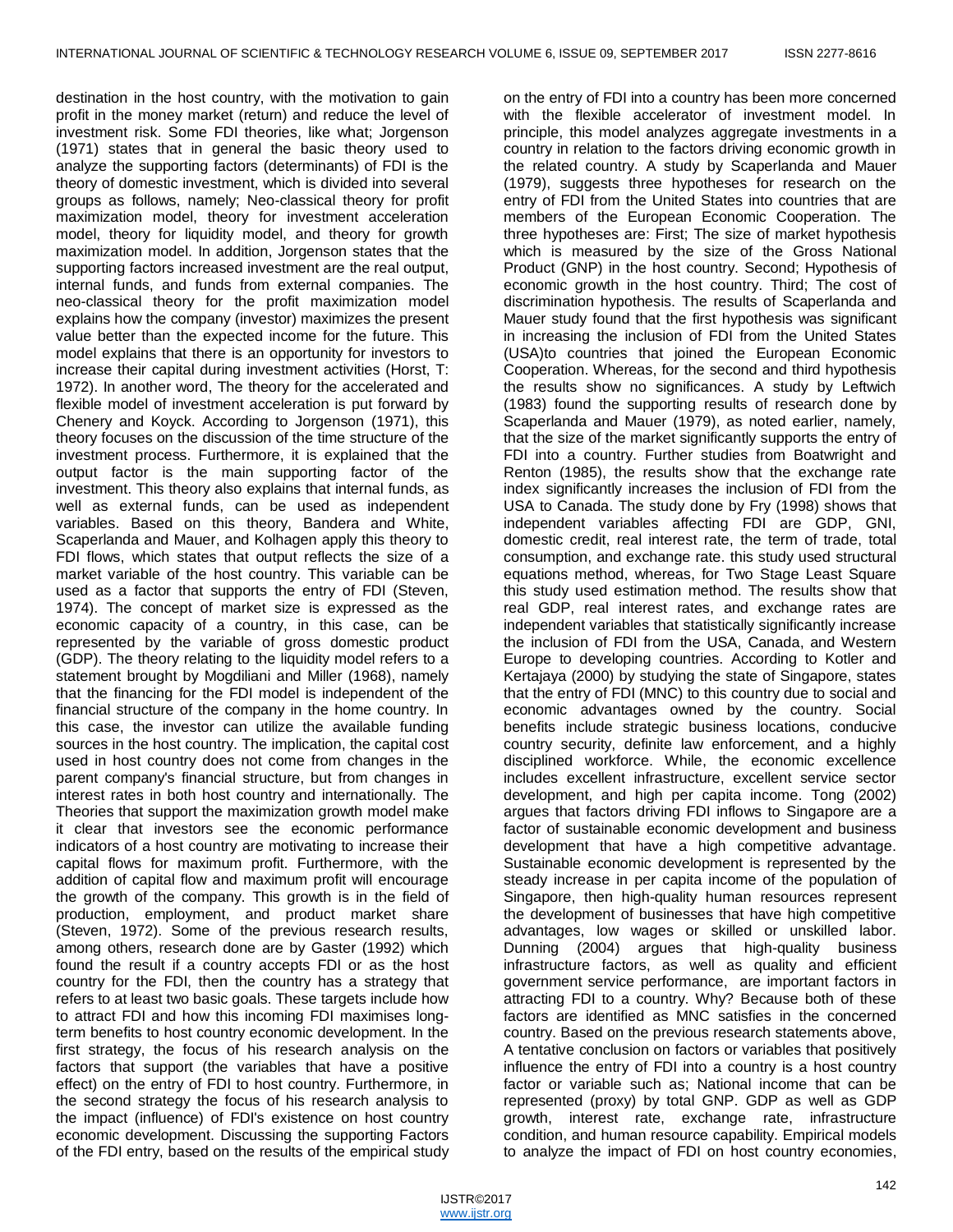generally focus on the influence of FDI on economic growth, per capita GDP growth, employment expansion, and host country's export performance. Caves (1984) conducted a study on the influence of FDI's contribution to labor productivity in Canada. The results showed that the contribution of FDI gives a positive and significant effect on labor productivity. Meanwhile, Haddad and Harrison (1994) with Marrocco country case, the results of this research support the results of research conducted by Caves, namely FDI manufacturing sector in Marrocco encourage increased labor productivity. Furthermore, according to Jain (2001), since 1990 FDI is a provider of capital and at the same time contributing to host country in improving science, increasing technological capability, improving expertise, and creating a global business network. In addition, Jain states that the success of FDI in a country opens the opportunities for distributors and local companies in working together with MNC. That way, national income will increase as well as expand employment. A tentative conclusion from previous research on the analysis of the influence of FDI on a host country economy as described above shows that FDI positively affects national income (proxied by total GDP, GDP growth, and GDP per capita), then on expansion Work or growth in labor productivity, technological advances in host country industries, and export results in host country. Based on all the statement above, the writer line up the problem scope in this study, namely; First; The FDI to be analyzed is FDI in the manufacturing industry sector. As is known, in Indonesia FDI spreads to the many kinds of sectors, such as; processing industry, mining industry, and service industries. The form of business operations rather than FDI is Multinational Corporations (MNCs). In Indonesia, the form of FDI or MNCs activities is identified as Foreign Investment (PMA). Second; The problem to be analyzed is limited to the problem of factors that support or positively affect the entry of FDI into Indonesia during 2005- 2015. In addition, it will also be discussed in this research the problem of impact (influence) of FDI on the expansion of employment and export results in Indonesia during the period 2005-2015. the problem Formulation in this study, that is; First; Do such factors; Labor (HR), export results, economic growth rate, exchange rate, inflation rate, interest rate, as well as tax revenue had positively affected the entry of FDI into Indonesia. Thus, these factors can be expressed as supporting factors the entry of FDI into Indonesia during the period 2005-2015. Second; How the impact or influence of FDI on the addition of employment and export performance in Indonesia during the period 2005-2015. This research proposed to analyze as well as to know the impact or the influence of factors that are considered to support the entry of FDI into Indonesia during the period 2005-2015, and the impact or influence of FDI on the national income, the addition of employment and the Indonesia export during the period of 2005-2015. The results of this study are expected to be useful as an input to the government in establishing foreign direct investment policy and can be used as a reference for further research in the field of foreign direct investment.

### **3 RESEARCH MODEL And DATA**

This research was conducted in various institutions related to the availability of data in accordance with the limitation and scope. These institutions, such as Central Bureau of

Statistics (BPS), Investment Coordinating Board (BKPM), Bank Indonesia (BI), International Monetary Fund Representative Office and World Bank in Jakarta, Directorate of Taxes Ministry of Finance, Ministry of Manpower, Trade-Industries Room of Indonesia (KADIN), and several other agencies. Thus, these institutions are secondary data sources used in this study. Models are usually manifested in terms of equations. The function of the model is to simplify the problem to be examined through the determination of dependent variable and independent variable. In addition, the model can be used as a tool to estimate the variables to be studied. To encourage the analysis and variables estimation in this research, a structural equation system was established. This equation, drawn up in its consideration refers to the formulation of problems, research objectives, theories and earlier studies relating to the research topic as described above. The equations for the research to be carried out are structured as follows:

| Equations I   | : Analysis of factors supporting FDI into<br>Indonesia In 2005-2015. |  |  |
|---------------|----------------------------------------------------------------------|--|--|
|               | $FDI = f(SDM, Xi, gPDB, rI, IHK,$                                    |  |  |
|               | Exchrate)                                                            |  |  |
| Equations II  | : Analysis of the impact of FDI                                      |  |  |
|               | existence and other factors toward                                   |  |  |
|               | employment in Indonesia, Period 2005-                                |  |  |
|               | 2015.                                                                |  |  |
|               | $SDM = f(FDI, rI, IHK, )$                                            |  |  |
| Equations III | : Analysis of the impact of FDI                                      |  |  |
|               | Existence and Other Factors toward                                   |  |  |
|               | export performance in Indonesia,                                     |  |  |
|               | period 2005-2015.                                                    |  |  |
|               | $Xi = f(FDI, rl, Exch Rate)$                                         |  |  |

From these three equations, they are endogenous variables, namely; FDI (Total Foreign Direct Investment), Human Resources (Number of D3-S1 Graduates), and Xi (Indonesian Export Results). Furthermore, as an exogenous variable, is gPDB (economic growth), rI (Investment Interest Rate), IHK (Consumer Price Index), and Exchrate (Rupiah Exchange Rate to US Dollar). The endogenous variable is the variable that is its size is determined by the variables in the system of equations. Meanwhile, the exogenous variable is a variable that its size is determined by variables outside the system of equations. The above structural equations will be estimated by the Two Stage Least Squares (TSLS) procedure. based on the variable instrument system as described by Intriligator (1978) and Kalejian (1981) which state that the use of TSLS procedure can be performed if each equation shows that the exogenous variable (K2) is equal to the endogenous variable (K1) or K2 is greater than K1. Thus, in equations, I, II, and III show that K2 is greater than K1. Therefore, the estimation to be carried out in this study qualifies using the TSLS procedure.

# **4 RESULT and DISCUSSION**

The results based on estimation model and TSLS regression statistic as mentioned earlier are: Equation I: FDI =  $0.302 + 0.204$  SDM +  $0.720Xi +$ 2.430gPDB + 0.006 rI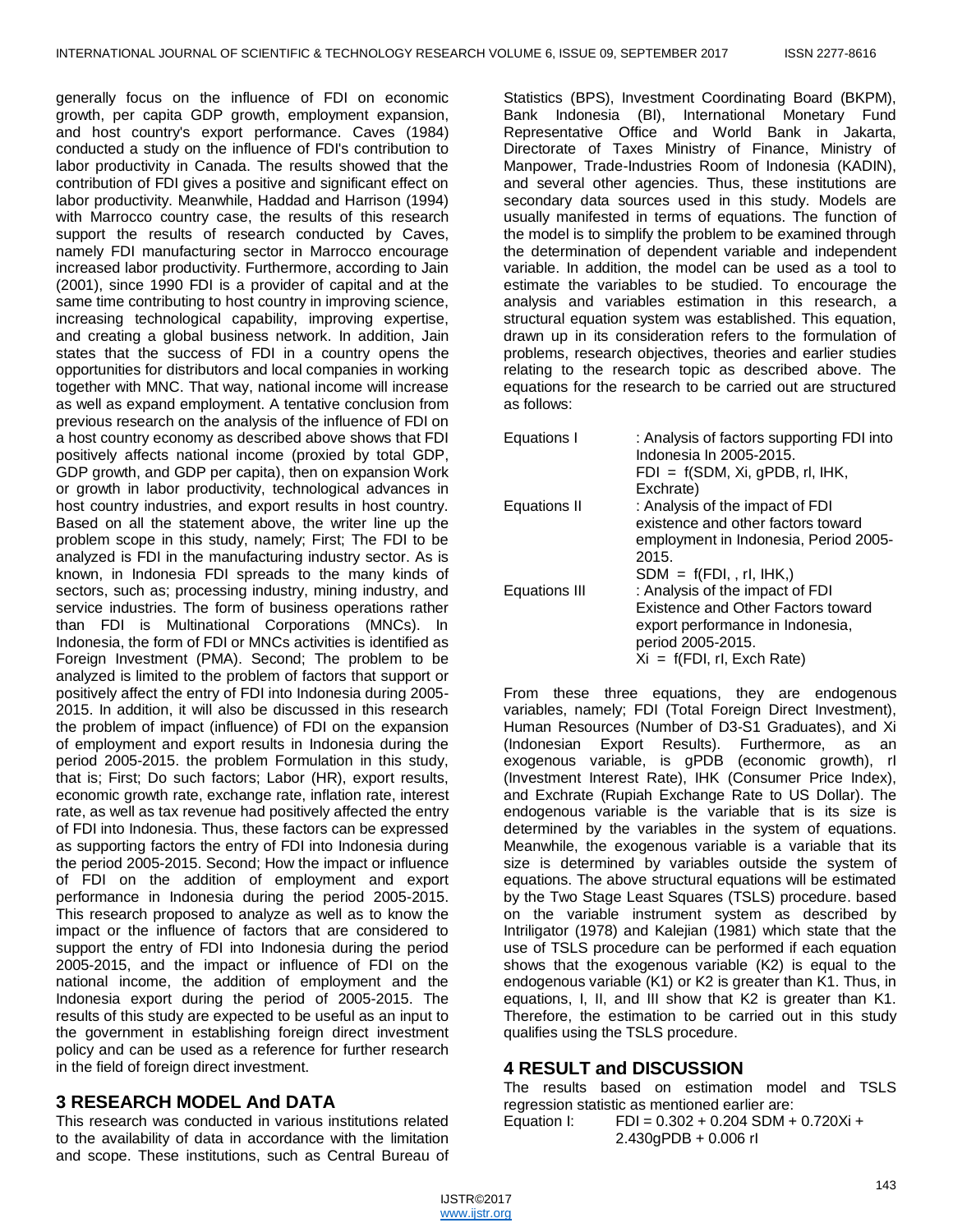|                |                                               |  | $(2.870)^*$ $(1.278)$ $(3.648)^*$ |  |
|----------------|-----------------------------------------------|--|-----------------------------------|--|
|                | (0.890)                                       |  |                                   |  |
|                | $-0.820$ IHK $+0.640$ Exchrate                |  |                                   |  |
|                | $(1.242)$ $(1.926)$                           |  |                                   |  |
| Equation II:   | $SDM = 0.736 + 0.420$ FDI - 0.272rl -         |  |                                   |  |
|                | 0.342 IHK                                     |  |                                   |  |
|                | $(2.890)^*$ $(1.420)$ $(1.262)$               |  |                                   |  |
| Equation III : | $Xi = 0.928 + 0.562$ FDI $- 0.256$ rI + 0.326 |  |                                   |  |
|                | Exchrate                                      |  |                                   |  |
|                | $(3.820)^*$ $(1.272)$ $(0.920)$               |  |                                   |  |

The number in parentheses is the magnitude of t-count, whereas the sign \* shows significant independent variables in influencing the dependent variable at 95% confidence level. The results in the equation I show that the labor variable (Human Resources), and economic growth (gPDB) significantly has positive influences to the FDI influx. The results of this study, the analysis shows that the increase in human resources in terms of quantity and quality will encourage the entry of FDI. This is in accordance with the theory put forward by Dunning (1973) and Tong (2002). That is, concerning the existence of locational advantage factor owned by a country (host country) related to the entry of FDI to a country. It can be said that foreign investors classified as part of FDI still consider relatively low wage rates and skilled labor in making their investment decision in the host country. Concerning The independent variable of economic growth (gPDB) positively influences the FDI influx into Indonesia is in accordance with the results of research proposed by Scaperlanda and Mauer (1979) which states that economic growth can be proxied as the market growth of a country. Thus, foreign investors implementing FDI consider this as a positive for their investment in the host country. In another side, In the result of equation II estimation, the discussion shows that the increasing flow of FDI to host country has a positive effect on the expansion of employment. These results support the results of research conducted by Caves (1984) and Haddad (1994). Thus, FDI operating in Indonesia has a labor intensive tendency. Therefore, the expansion of employment and the decreasing unemployment rate, for the currently, Indonesia still depending on the increase of FDI inflows. Furthermore, for the estimation of equation III, the increase of FDI inflows to Indonesia has a positive effect on export results. Thus, it can be stated that the presence of FDI in Indonesia has encouraged the increase of Indonesian exports during the period 2015-2015. Indirectly it can be stated, there is a tendency that FDI in Indonesia during the observation period focuses more on its products for export markets. In other words, FDI in Indonesia tends to apply export market orientation strategy. The results of statistical calculations based on the simultaneous equations give an indication that the variable of labor (HR) has a positive impact on the influx of FDI significantly. However, the export of Indonesia (Xi) did not have a positive impact on the significant influx of FDI to Indonesia. Meanwhile, from the analysis of the impact of FDI in Indonesia on labor and export results, explains that the presence of FDI in Indonesia has a positive effect on labor, as well as on export results.

### **5 CONCLUSION**

Foreign Direct Investment (FDI) is one of the important sources of capital in driving the economic growth in Indonesia as well as in developing countries in general. theoretically, FDI is the transfer of capital from a country (home country) to other countries (host country) in the form of an industrial establishment or the opening of production activities. In this study used simultaneous equations with TSLS procedure. The results showed that the independent variable of labor (HR) in Indonesia has a positive and significant effect on the increase of FDI inflows to Indonesia. Likewise for the independent variables of economic growth, also have a positive and significant effect on the increased inflows of FDI into Indonesia. However, Indonesia's export results have no significant effect on the influx of FDI into Indonesia. The results of research related to the impact of FDI presence in Indonesia indicate that the increase of FDI in Indonesia gives a positive impact on the expansion of employment as well as on the export results of Indonesia.

#### **REFERENCES**

- [1] Boatwright, B.D. and G.A Renton. (1985). Analysis of United Kingdom inflows and Outflows of Direct Investment, Review of Economics and Statistics. November, P. 478-486.
- [2] Caves, R.E. (1984). Multinational Enterprise and Economic Analysis, Camridge University Press.
- [3] Dunning, J.H. (2004). Multinasional Enterprise and The Global Economy, Addison Willey Publishing Company.
- [4] Fry, M.J. (1998). Money, Interest, and Banking in Economic Development, The John Hopkins University Press.
- [5] Gaster, Robin. (1992). Protectionism with Purpose: Guiding Foreign Investment. Foreign Policy, Fall, P. 91-106.
- [6] Haddad, M and A. Harrison. (1993). Are There Positive Spillovers From Direct Investment?: Evidence from Panel Data for Marrocco. Journal of Development Economics. February, P. 51-74.
- [7] Horst, T. (1972). Firm and Industry Determinants of the Decision to Invest Abroad: An Empirical Study. Review of Economics and Statistics. August 197, P. 258-266.
- [8] Hymer, S.H. (1976). The International Operations of National Firms: A Study of Direct Investment. M.I.T Press.
- [9] Intriligator, M.D. (1978). Econometric Models, Techniques, and Applications, Prentice Hall Publishing Co.
- [10] Jain, Subhas, C. (2001). International Marketing. South-Western Thomson Learning.